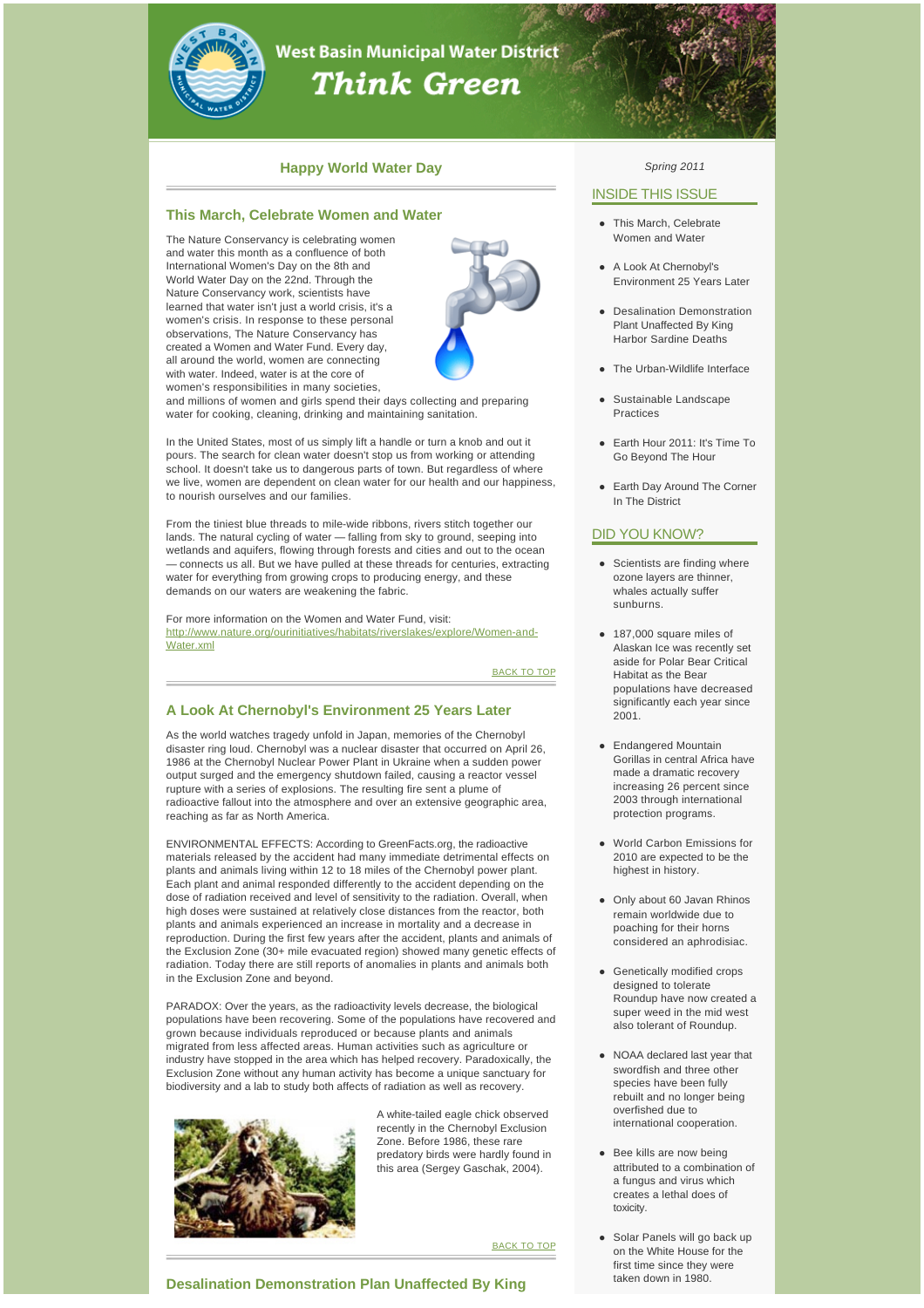## **Harbor Sardine Deaths**

Aside from the smell of dead fish, West Basin's demonstration plant was unaffected by the massive sardine kill in Redondo Beach during the second week of March. Some of the same factors that led to the fish seeking refuge in the Harbor,



however, have had an effect on the desal plant. West Basin's intake and discharge system draw water from, and discharge to, an area outside of the marina through existing power plant intake lines that have been modified to accommodate the required hydraulic conditions for West Basin's demonstration project. Storms and strong winds increased turbidity in the source water, resulting in an increase in fine sand in the pre-filters (Arkal System), impacting the pre-straining process.

West Basin's operations team is evaluating changes to its response to such occurrences. One option includes the possibility of opening up more capacity in the pre-straining system when such conditions are present. In addition to the winds and increased turbidity, a significant 'red tide' or algal bloom was also present. Samples of the fish have been studied and found to have high levels of toxins. Scientists are considering that the fish may have traveled through the algal bloom - a 'perfect storm' if you will, caused by recent rains, increased nutrients in the runoff, and an upwelling of colder water mixing of warmer surface water.

BACK TO TOP

## **The Urban-Wildlife Interface**

Picture an urban coastal neighborhood: Butterflies, bees and lizards visit your backyard garden, an opossum foraged on the ripening tomatoes in the garden last night, and a redtailed hawk hovers overhead looking for a squirrel meal in the park across the street. In a neighborhood further inland near the foothills, a bear soaks in a backyard spa, and coyotes



prowl at night. Part of the urban wildlife picture is appealing; other parts exasperating, others unnerving. We appreciate and enjoy watching wildlife in our urban midst. Some wildlife - birds, insects, small reptiles and amphibians such as lizards and frogs, and small rodents, are beneficial to maintain native plant landscapes and balance the "food chain" in open area habitats that may include larger wild animals or those that are dangerous to us. On the flip side, large wild animals can lose their fear of humans and endanger people or pets as well as themselves.

Southern California's urban sprawl into the hills, mountains and deserts has left reduced and fragmented spaces for wildlife, especially for larger animals such as coyotes, black bears, deer, and other animals we consider a nuisance, detrimental, or dangerous. Displaced from their natural surroundings, they adapt to live near us, exploiting convenient water, shelter, and food sources from pet food, gardens, and poorly stored garbage. Encounters with these animals are now commonplace. Local government programs to relocate or euthanize trapped animals fail to reduce their numbers, because the void left in a relocated animal's "home range" is occupied by other animals that quickly reproduce and exploit easy living conditions close to humans.

We can co-exist with larger wild animals and minimize their impact to us in the "urban-wildlife interface" with some simple deterrents: Keep all pet food inside, fence yards, screen holes in house foundations, seal foundation/attic/crawlspace cracks to prevent small animals from entry, secure all trash and garbage containers and clean/disinfect them regularly to eliminate odors.

For more information on living side-by-side with our wild neighbors, try the following websites:

- **e** Humane Society: [http://www.pasadenahumane.org/site/PageServer?](http://westbasinmunicipalwaterdistrict.createsend1.com/t/r/l/jlkhtdy/l/j/) pagename=programs\_wildlife\_faq
- **.** South Bay Wildlife Rehab: [http://www.sbwr.org/](http://westbasinmunicipalwaterdistrict.createsend1.com/t/r/l/jlkhtdy/l/t/)
- **-** Los Angeles Co. Dept. of Animal Control: [http://www.animalcare.lacounty.gov](http://westbasinmunicipalwaterdistrict.createsend1.com/t/r/l/jlkhtdy/l/i/)
- l **Calif. Dept. of Fish and Game:** [http://www.dfg.ca.gov](http://westbasinmunicipalwaterdistrict.createsend1.com/t/r/l/jlkhtdy/l/d/)

BACK TO TOP

## **Sustainable Landscape Practices**

Sustainable landscaping practices allow us to work with nature and the natural conditions of the watershed where we live. Changing the way you garden with a few easy tips can make a huge difference on the environment. These practices

- A pair of once believed extinct Albatross has been nesting in the US Midway Atoll **Territory**
- The US Military has set a goal to use 50 percent renewable energy by 2020.
- A Washington woman was killed by a mountain goat while out on a hike yet a Montana woman chases off an aggressive bear by throwing zucchini at its head.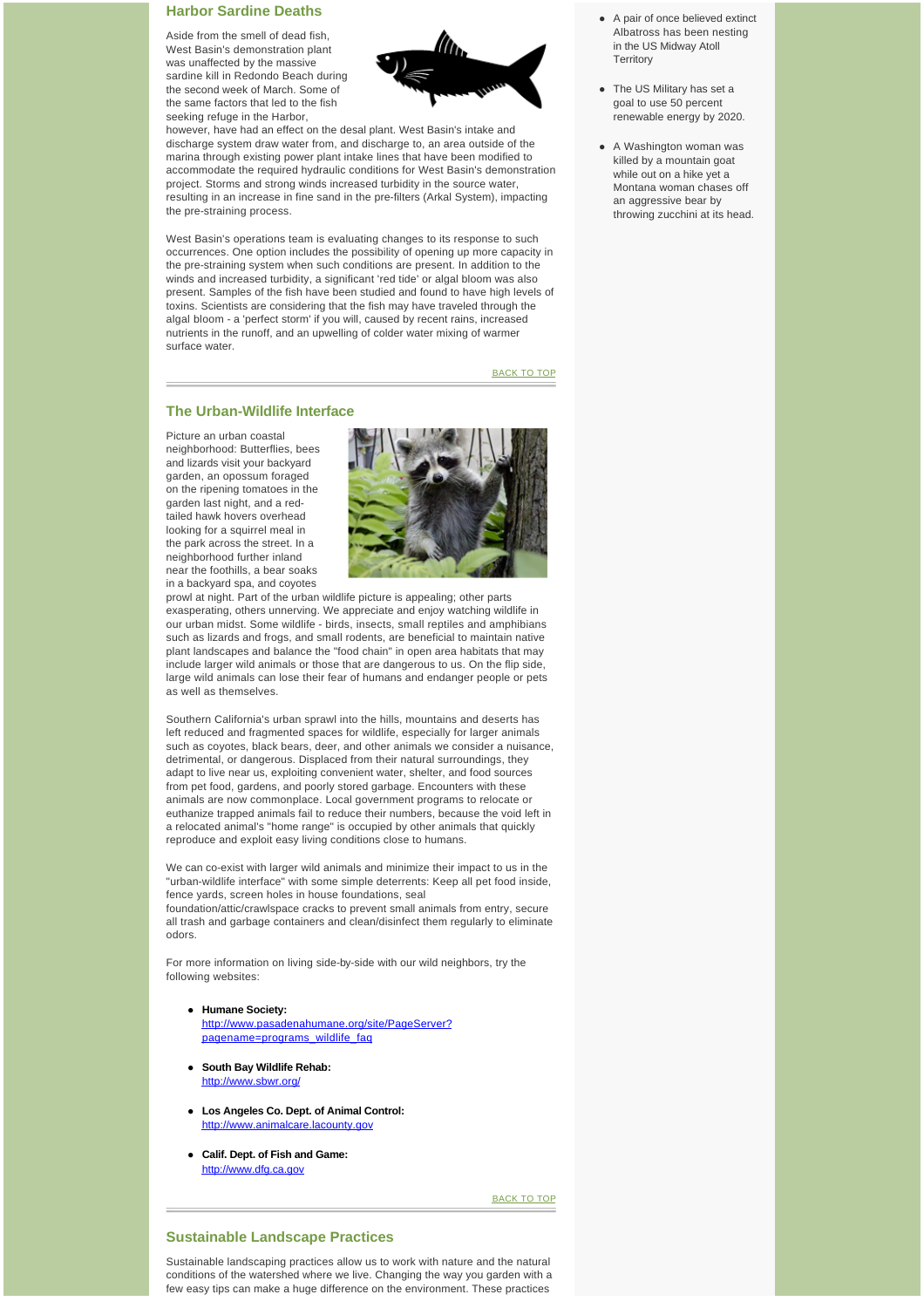can save you money by saving energy and water and allow you to spend less time in your landscape and free to do other things, while improving the quality of the environment.

The following are some best practices for sustainable landscaping, adopted from the River Friendly Landscapes Guidelines:

- **•** Landscape for the local climate: choose plants local to your environment, thrive on local rainfall and in fire prone areas, plant appropriately plants
- **•** Landscape for less to the Landfill: choose plants that match space available, reduce pruning, and compost your garden waste
- **Nurture the soil:** feed your soils naturally with mulch or composted material to protect the top soil, avoid compaction don't overwater and avoid synthetic



pesticides and herbicides which kill natural microorganisms in healthy soil

- **Conserve water:** don't overwater and use mulch to retain water minimize the turf in your landscape and use low water using plants, and manage your irrigation system to avoid runoff such as drip irrigation
- **Conserve energy:** plant trees to shade paved areas and air conditioners, plant deciduous trees on the west and south for shade in the summer, sun in the winter and plan outdoor lighting carefully
- **•** Protect air and water quality: exhaust natural methods of controlling weeds and pests before using synthetic chemicals, plant trees and minimize impervious surfaces
- **•** Create and protect wildlife habitat for **birds, bees and butterflies:** create landscapes with diverse heights, plant California natives, and avoid the use of pesticides because these animals can be damaged by ingesting these chemicals



**e** Grow your own food: connect with how food is grown, create edible landscapes through planting fruit trees, herbs or vegetables and plant seeds in containers

*Source: [http://cagardenweb.ucdavis.edu](http://westbasinmunicipalwaterdistrict.createsend1.com/t/r/l/jlkhtdy/l/h/)*

BACK TO TOP

# **Earth Hour 2011: It's Time To Go Beyond The Hour**

Earth Hour started in 2007 in Sydney, Australia when 2.2 million individuals and more than 2,000 businesses turned their lights off for one hour to take a stand against climate change. Only a year later and Earth Hour had become a global sustainability movement with more than 50 million people across 35 countries/territories participating.



Global landmarks such as the Sydney Harbour Bridge, CN Tower in Toronto, Golden Gate Bridge in San Francisco, and Rome's Colosseum, all stood in darkness, as symbols of hope for a cause that grows more urgent by the hour.

On Saturday 27 March, Earth Hour 2010 became the biggest Earth Hour ever. A record 128 countries and territories joined the global display of climate action. Iconic buildings and landmarks from Asia Pacific to Europe and Africa to the Americas switched off. People across the world from all walks of life turned off their lights and came together in celebration and contemplation of the one thing we all have in common - our planet.

Earth Hour 2011 will take place on **Saturday 26 March at 8.30PM** (local time). This Earth Hour we want you to go beyond the hour, so after the lights go back on think about what else you can do to make a difference. Together our actions add up.

BACK TO TOP

# **Earth Day Around The Corner In The District**

**Carson** Carson's "Ecology Extravaganza"

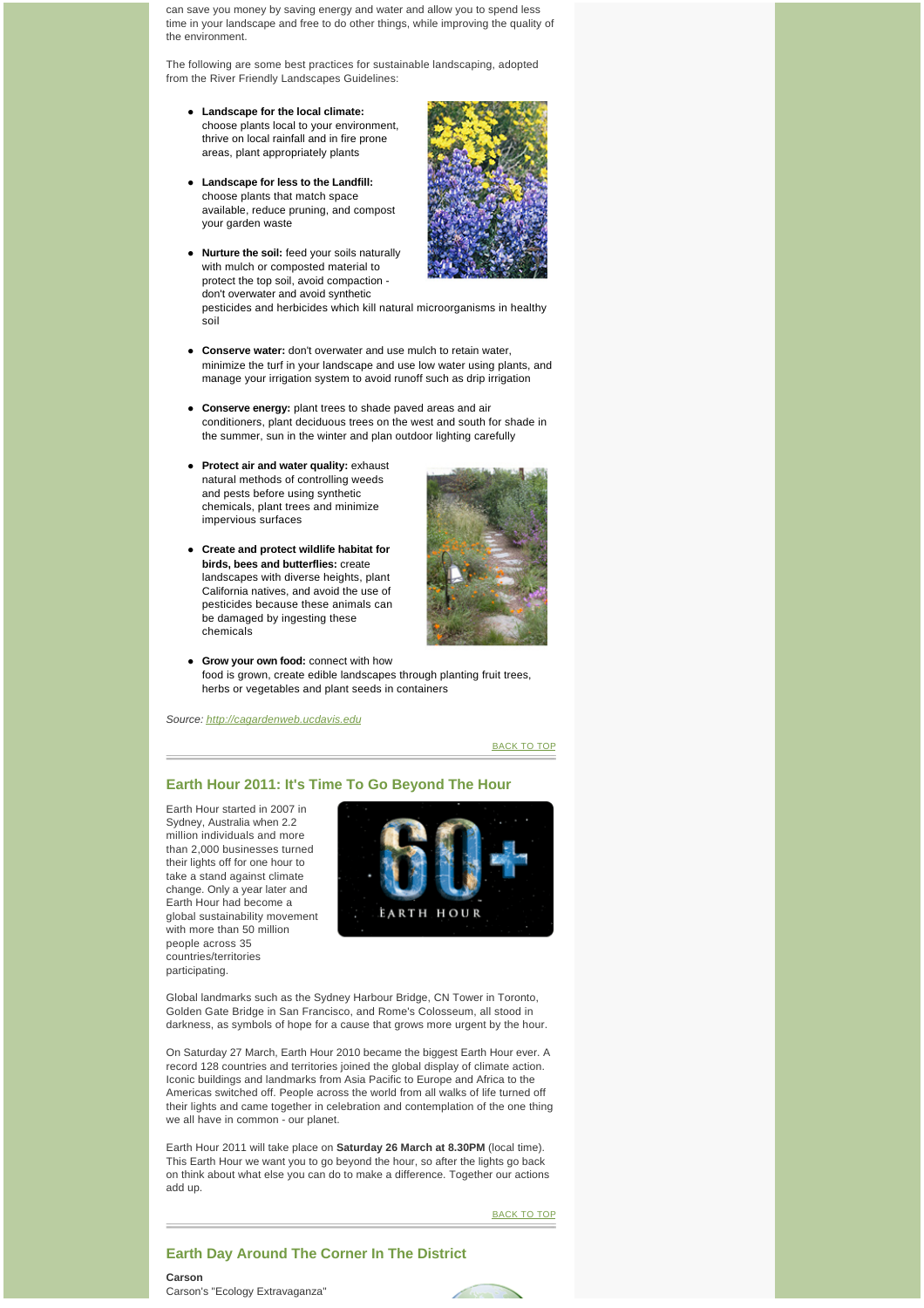Millender-McDonald Community Center 801 E. Carson St. Saturday April 23 10 a.m. Admission is free Call 310-835-0212, Ext. 1465, for more information.



## **Palos Verdes Peninsula**

Celebrate Earth Day's 40th Anniversary Paseo Lunado Green at Palos Verdes Drive West and Paseo Lunado in Lunada Bay Sunday April 24 from 11 a.m. to 3 p.m.

#### **Rolling Hills Estates**

Rolling Hills Estates Earth Day Celebration Silver Spur Road between Hawthorne and Crenshaw boulevards in Rolling Hills Estates The event will feature fun and educational activities, green giveaways, and information about a variety of environmental programs. Waste Management will accept household batteries and inkjet cartridges for recycling without a fee. A sustainable craft project for children and an art exhibit made of recycled content

also will be featured. Saturday April 23 - 4 p.m.

# **Rancho Palos Verdes**

Rancho Palos Verdes Composting Workshop Fireside Room at Hesse Park, 29301 Hawthorne Blvd. Visit Saturday April 23 9:30 to 11:30 a.m. [www.smartgardening.com](http://westbasinmunicipalwaterdistrict.createsend1.com/t/r/l/jlkhtdy/l/k/)

# **The Cabrillo Marine Aquarium Earth Day Beach Cleanup and Fair**

3720 Stephen M. White Drive. Saturday April 23 8 to 10 a.m. Point Fermin State Marine Park and Cabrillo Beach Fair from 10 a.m. to 3 p.m. at the aquarium, For more information, call 310-548-7562 or go to [www.cabrillomarineaquarium.org](http://westbasinmunicipalwaterdistrict.createsend1.com/t/r/l/jlkhtdy/l/u/)

#### **San Pedro**

E-waste Recycling Hosted by San Pedro Girl Scouts - Troops 9535 and 11955 Albertsons at 28090 S. Western Ave. in San Pedro. "Be Green" at their free e-waste and recycling event to raise money for their troop Acceptable items to drop off include computers, monitors, laptops, televisions, stereos, scanners, cameras, keyboards, DVD players and anything with a screen. No appliances or batteries will be accepted. 10 a.m. to 1 p.m. Saturday April 23

# **Other Events**

#### **AEG's Earth Day Festival**

LA Live Plaza 800 W. Olympic Blvd. Los Angeles, CA 90015 *April 22, 12-6 p.m.*

## **Aquarium of the Pacific Earth Day Celebration**

Aquarium of the Pacific 100 Aquarium Way Long Beach, CA 90802 *April 24, 9 a.m.-4 p.m. and April 25, 9 a.m.-4 p.m.*

#### **Earth Day Celebration Pasadena**

Memorial Park & Armory Center for the Arts 145 N. Raymond Ave. Pasadena, CA 91103 *April 24, 10 a.m.-4 p.m.*

#### **Earth Day Festival with Frog's Leap Winery**

Pourtal Wine Tasting Bar 104 Santa Monica Blvd. Santa Monica, CA 90401 310-393-7693 *April 22, 7-9 p.m.*

## **A Promise For the Planet**

Spaceland 1717 Silver Lake Blvd. Silver Lake, CA 90026 *April 22, 12-5 p.m.*

## **Malibu Eco Expo and Home Tour**

Malibu Country Mart 3835 Cross Creek Rd. Malibu, CA 90265 310-456-9025 *April 24, 10 a.m.-5 p.m. (expo), 11 a.m.-2 p.m. (LEED home tour)*

#### **The Star Eco Station Children's Earth Day**

Rio Vista School 10101 Jefferson Blvd. Culver City, 90232 *April 25, 10 a.m.-4 p.m.*